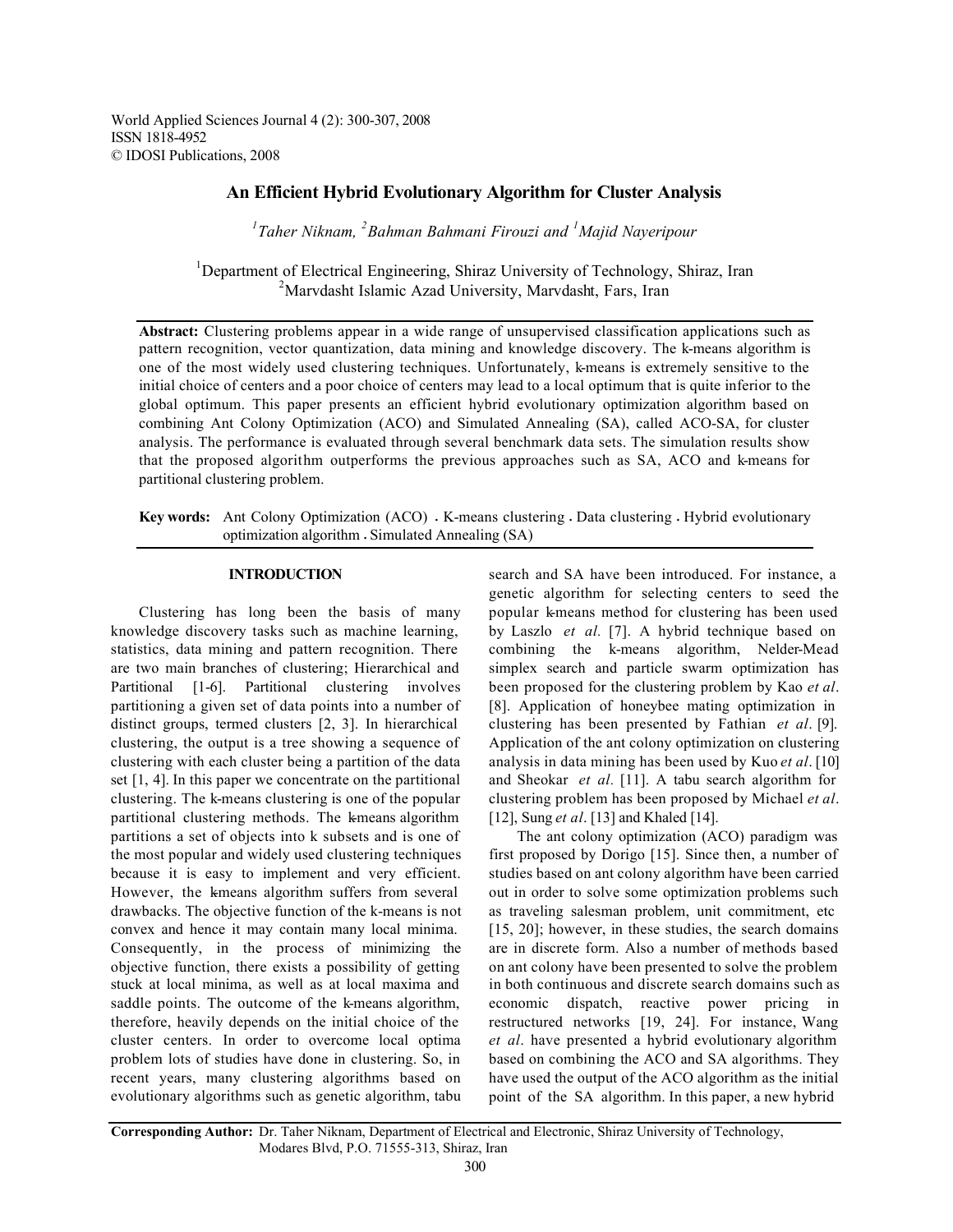algorithm based on the ant colony algorithm and simulated annealing is presented to solve optimization problems in continuous and discrete domains simultaneously. Since the SA is a good local search algorithm, in the proposed hybrid algorithm we use SA as a local search for each colony in the ACO algorithm. The proposed hybrid algorithm is applied for optimally clustering *N* object into *K* clusters. The simulation results illustrate that this algorithm not only has a better response but also converges more quickly than the ordinary evolutionary methods like ACO and SA.

## **CLUSTER ANALYSIS PROBLEM**

Cluster analysis is an effective tool in scientific or managerial inquiry. The k-means clustering method is one of the simplest unsupervised learning algorithms for solving the well-known clustering problem. The goal is to divide the data points in a data set into *K* clusters fixed a priori such that some metric relative to the centroids of the clusters (called the fitness function) is minimized. The algorithm consists of two stages: an initial stage and an iterative stage. The initial stage involves defining *K* initial centroids, one for each cluster. These centroids must be selected carefully because of differing initial centroids causes differing results. One policy for selecting the initial centroids is to place them as far as possible from each other. The second, iterative stage repeats the assignment of each data point to the nearest centroid and *K* new centroids are recalculated according to the new assignments. This iteration stops when a certain criterion is met, for example, when there is no further change in the assignment of the data points. Given a set of n data samples, suppose that we want to classify the data into *K* groups, the algorithm aims to minimize a fitness function, such as a squared error function defined as:

$$
F = \sum_{j=1}^{K} \sum_{i=1}^{n} ||x_{i}^{(j)} - c_{j}||^{2}
$$
 (1)

where  $||x_i^{(j)}-c_j||^2$  is a chosen distance measure between the  $i^{th}$  data point of the data sample  $x^{(j)}$  (which was classified into the  $j^h$  group) and the  $j^h$  cluster center  $c_j$ ,  $I = i = n$ ,  $I = j = K$  and is an indicator of the distance of the n data samples from their respective cluster centroids. The k-means clustering algorithm is summarized in the following steps [8]:

- Place  $K$  points into the space represented by the objects that are being clustered. These points represent the initial group centroids.
- Assign each object to the group that has the closest centroid.
- When all objects have been assigned, recalculate the positions of the K centroids.
- Repeat steps 2 and 3 until a certain criterion is met. such as the centroids no longer moving or a preset number of iterations have been performed. This results in the separation of objects into groups for which the score of the fitness function is minimized.

## **ANT COLONY ALGORITHM**

Ants are insects which live together. Since they are blind animals, they find the shortest path from their nest to food with the aid of pheromone. Pheromone is the chemical material deposited by the ants, which serves as critical communication medium among ants, thereby guiding the determination of the next movement. On the other hand, ants find the shortest path based on intensity of pheromone deposited on different paths [15, 23]. Assume that ants want to move from point A to  $B$  (Fig. 1).

At first, if there is no obstacle, all of them will move along the straight path (AB) (Fig. 1a). At the next stage, assume that there is an obstacle; in this case, ants will not be able to follow the original trail in their movement. Therefore, randomly, they turn to the left (ACB) or to the right (ADB) (Fig. 1b). Since ADB path is shorter than ACB, the intensity of pheromone deposited on ADB is more than the other path. So ants will be increasingly guided to move on the shorter path (Fig. 1c). This behavior forms the fundamental paradigm of the ant colony system.

As was indicated in Fig. 1, the intensity of deposited pheromone is one of the most important factors for ants to find the shortest path. Generally, the intensity of pheromone and path length are two important factors that should be used to simulate the ant system. To select the next path, the state transition probability is defined as follows:

$$
P_{ij} = \frac{(t_{ij})^{\gamma_2} (1/L_{ij})^{\gamma_1}}{\sum_{\substack{j=1 \ j>i}}^{N} (t_{ij})^{\gamma_2} (1/L_{ij})^{\gamma_1}}
$$
(2)



Fig. 1: An example of finding the shortest path by ants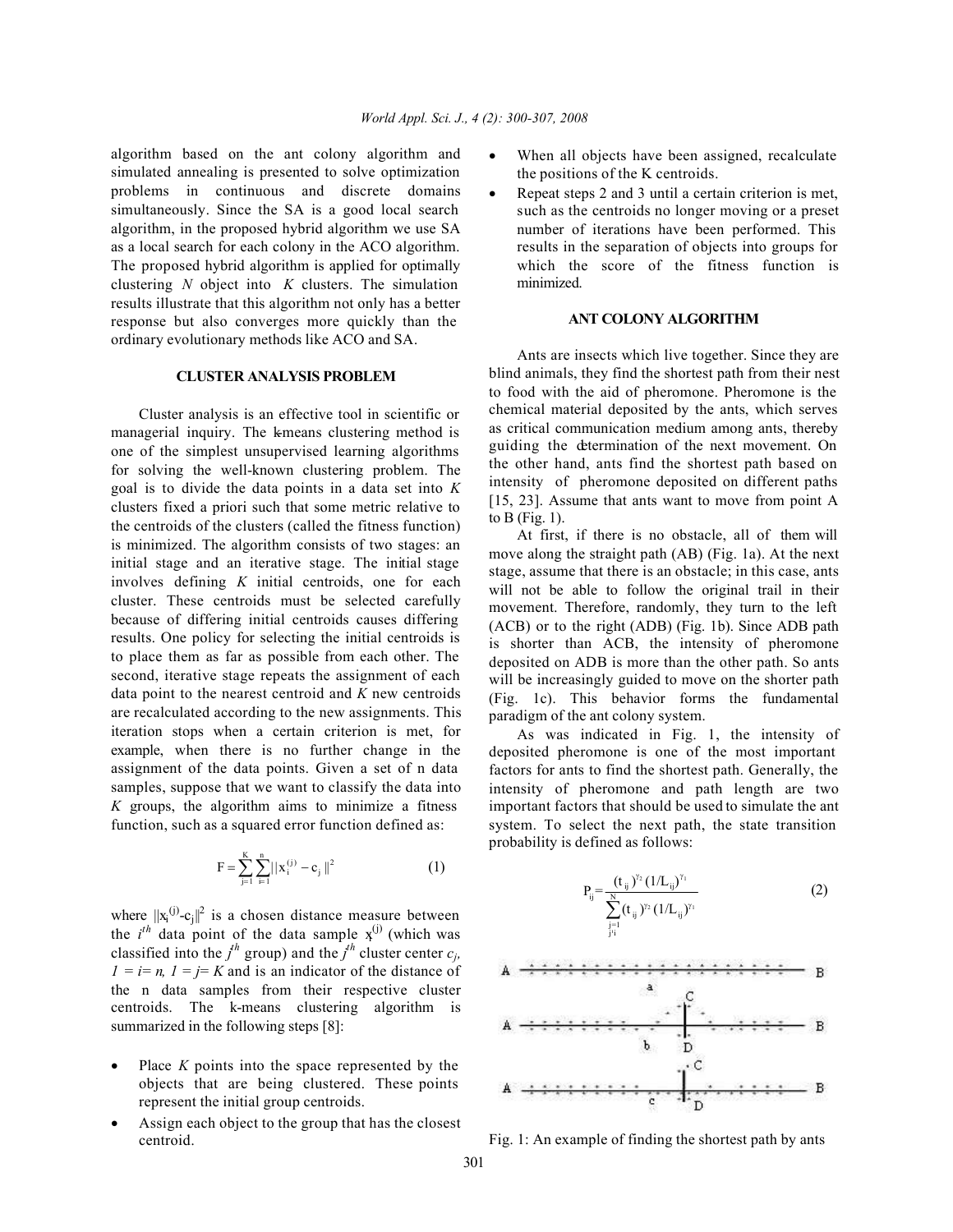Where:  $\tau_{ij}$  and  $L_{ij}$  are the intensity of pheromone and the length of path between nodes *j* and *i*, respectively. γ<sup>1</sup> and  $\gamma_2$  are the control parameters for determining the weight of trail intensity and length of path, respectively. *N* is the number of ants.

After selecting the next path, the trail intensity of pheromone is updated as:

$$
\tau_{ij}(k+1) = \rho \tau_{ij}(k) + \Delta \tau_{ij}
$$
 (3)

In the above equation,  $\rho$  is a coefficient such that (1-ρ) represents the evaporation of the trail between time k and k+1 and  $\Delta \tau_{ij}$  is the amount of pheromone trail added to  $\tau_{ii}$  by ants.

To apply the ACO algorithm for clustering, the following steps have to be taken [23]:

- Step1: Generate the initial population and trail intensity
- Step 2: Generate the initial population and trail intensity for ants in each colony (local search)

Step 3: Determine the next position

Step 4: Check the convergence condition

## **SIMULATED ANNEALING ALGORITHM**

Simulated annealing is a generalization of a Monte Carlo method for examining the equations of state and frozen states of n-body systems. The concept is based on the manner in which liquids freeze or metals recrystalize in the process of annealing. In an annealing process, a melt is initially at high temperature and disordered and is slowly cooled so that the system at any time is approximately in thermodynamic equilibrium. As cooling proceeds, the system becomes more ordered and approaches a "frozen" ground state at zero temperature. Hence, the process can be thought of as an adiabatic approach to the lowest energy state. If the initial temperature of the system is too low, the system may become quenched [25, 26].

The original Metropolis scheme was that an initial state of a thermodynamic system was chosen at energy *E* and temperature *T*. Holding *T* constant, the initial configuration is perturbed and the change in energy, ∆E, is computed. If the change in energy is negative, the new configuration is accepted. If the change in energy is positive, it is accepted with a probability factor Exp (-∆E/T) This process is then repeated sufficient times to give good sampling statistics for the current temperature and then the temperature is decremented and the entire process repeated until a frozen state is achieved at *T=0*.

## **APLLICATION OF ACO-SA TO CLUSTERING**

In this section, a new hybrid approach based on the ant colony algorithm and the simulated annealing algorithm is presented to solve the clustering problem. In order to follow this goal, a number of *N* colonies are considered. To choose a movement direction, each colony needs to find the best local and global positions as follows:

**Finding the best global position:** Suppose the *i th* colony wants to change its position. At first, the transition probabilities between the  $i^{th}$  and  $j^{th}$  colonies are calculated as indicated in (4).

$$
[P_{Gn}]_i = [P_{Gi1}, P_{Gi2}, ..., P_{GiN}]_{1*N}
$$
  
\n
$$
P_{Gij} = \frac{(\tau_{Gij})^{\gamma_2} (1/L_{ij})^{\gamma_1}}{\sum_{j=1}^{N} (\tau_{Gij})^{\gamma_2} (1/L_{ij})^{\gamma_1}}
$$
\n(4)

where  $P_{Gij}$  is the transition probability between the  $i^{th}$ and *j th* individuals.

The cumulative probabilities are calculated as:

$$
[C_{\text{Gn}}]_i = [C_{\text{G1}}, C_{\text{G2}}, \dots, C_{\text{GN}}]_{1*\text{N}}
$$
  
where  

$$
C_{\text{G1}} = P_{\text{Gi1}}
$$
  

$$
C_{\text{G2}} = C_{\text{G1}} + P_{\text{Gi2}}
$$
  
...  

$$
C_{\text{Gj}} = C_{\text{Gj-1}} + P_{\text{Gij}}
$$
  
...  

$$
C_{\text{GN}} = C_{\text{GN-1}} + P_{\text{GiN}}
$$

In above equations,  $C_{Gj}$  is cumulative probability for the  $j^{th}$  individual. The roulette wheel is used for stochastic selection of the best global position as follows:

A number between 0 and 1 is randomly generated and compared with the calculated cumulative probabilities. The first term of cumulative probabilities  $(C_{Gi})$ , which is greater than the generated number, is selected and the associated position is considered as the best global position.

**Finding the best local position:** By using the simulated annealing algorithm, the best local position is found around the  $i^{th}$  colony.

**Determination of the next position:** The movement direction for each colony is obtained from linear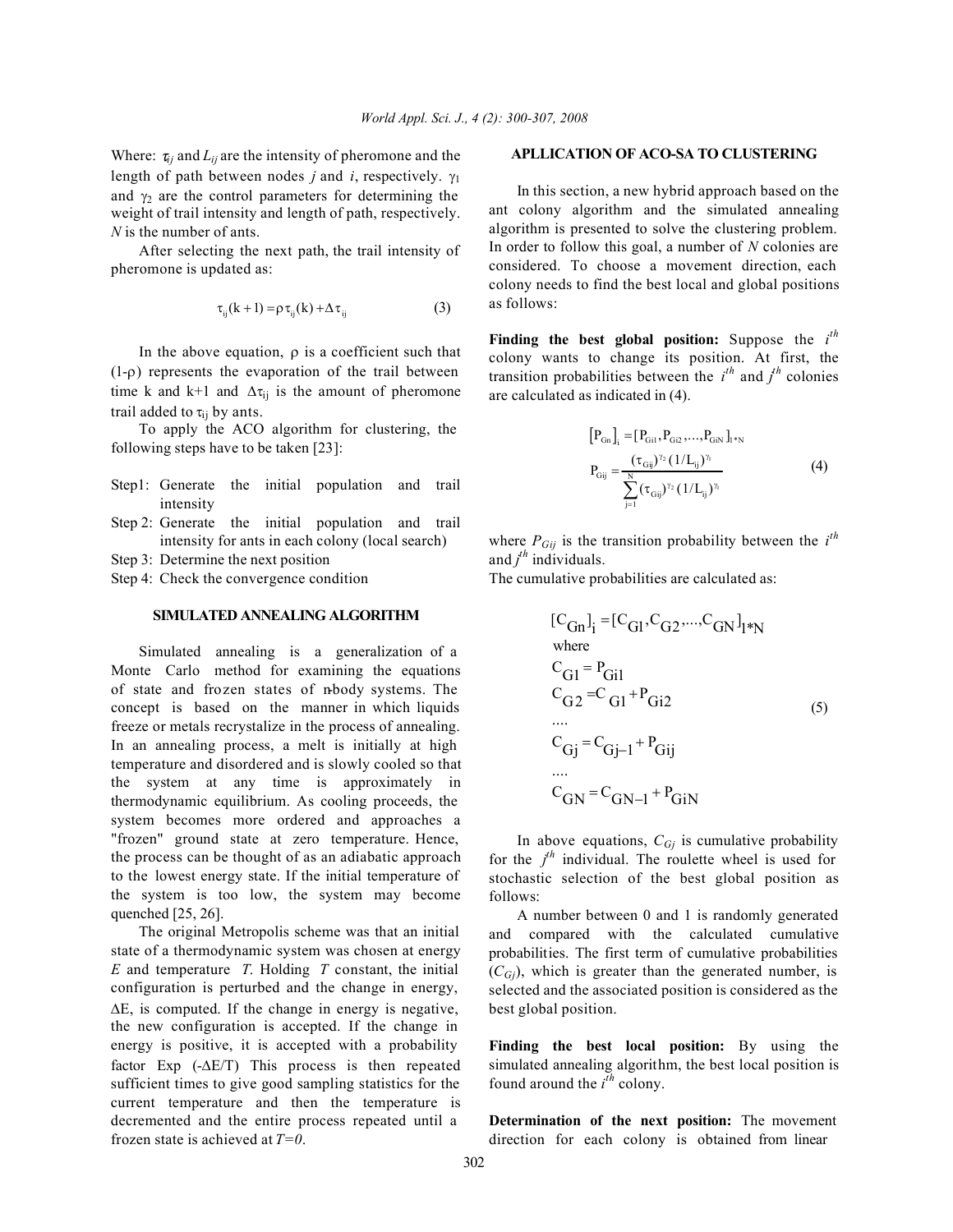

Fig. 2: Determination of the movement direction for colonies

combination of the best global and local positions. Fig. 2 shows the above-mentioned procedure graphically.

To apply the hybrid algorithm named ACO-SA on clustering the following steps should be repeated:

**Step 1: Generate an initial population:** An initial population is randomly generated as follows:

$$
Population = \begin{bmatrix} X_1 \\ X_2 \\ \dots \\ X_N \end{bmatrix}
$$
  
\n
$$
X_i = [Center_i, Center_2...Center_k],
$$
  
\n
$$
i = 1, 2, 3, ..., N
$$
  
\nCenter<sub>j</sub> = [x<sub>1</sub>, x<sub>2</sub> ..., x]  
\n
$$
x_i^{min} < x_i < x_i^{max}
$$
 (6)

where *Center<sub>j</sub>* is the  $j^{th}$  cluster center for the  $i^{th}$ individual.  $X_i$  is the position of the  $i^{th}$  individual. *d* is the dimension of each cluster center.  $x_i^{max}$  and  $x_i^{min}$  (each feature of center) are the maximum and minimum value of each point belonging to the  $j^{\text{th}}$  cluster center, respectively.

**Step 2: Generate initial trail intensity:** At initialization phase, it is assumed that the trail intensity between each pair of colonies is the same and is generated as follows:

$$
Tail_Intensity = [\tau_{ij}]
$$
  
\n
$$
\tau_{ij} = \tau_0
$$
\n(7)

where  $\tau_{ij}$  and  $\tau_0$  are the trial intensity between the *i*<sup>th</sup> and *j th* ants and the initial trial intensity, respectively.

**Determination of the next path:** Assume that the *i th* colony wants to determine its next position. As mentioned before, the movement direction of each colony is a linear combination of the best global and local positions, which can be selected as:

**Selection of the best global position:** The best global position  $(X_{Global})$  is found based on equations (4) and (5). Since  $L_{ij}$ , called desirability factor, is not known in the clustering problem, we can define its inverse as follows:

$$
1/L_{ij} = \phi_{Gij} = f(X) - f(X);
$$
  
\n
$$
j \neq i
$$
 (8)

 $f(X_i)$  and  $f(X_i)$  are the objective function values of the clustering problem for the  $i^{th}$  and  $j^{th}$  colonies.

The transition probabilities between the  $i<sup>th</sup>$  colony and the rest of the colonies are defined as

$$
P_{Gij} = \frac{(\phi_{Gij})^{\gamma_1} (\tau_{Gij})^{\gamma_2}}{(\sum_{\substack{j=1 \ j \neq i}}^N (\phi_{Gij})^{\gamma_1} (\tau_{Gij})^{\gamma_2})},
$$
\n
$$
j = 1, 2, ..., N; \qquad i \neq j
$$
\n(9)

The cumulative probabilities for colonies are calculated based on the calculated transition probabilities. The best global position is selected by the roulette wheel. The global trail intensities are updated as follows:

$$
\Delta \tau_{Gij} = P_{Gij}
$$
  
\n
$$
\tau_{Gij} (k+1) = \rho \tau_{Gij} (k) + \Delta \tau_{Gij}
$$
 (10)

**Applying the SA algorithm to find the best local position:** The simulated annealing is used to find the best local position  $(X_{Local})$  around the *i*<sup>th</sup> colony as follows:

- 1: Select an initial solution *X* and an initial temperature *T*.
- 2: Find another solution, namely  $X<sub>next</sub>$ , by modifying the last answer *X*.
- 3: Calculate the energy differential  $\Delta E = f(X_{\text{next}}) f(X)$
- 4: If  $\Delta E \le 0$  go to Step 9.
- 5: Generate a random number, namely *R,* between 0 and 1.

6: If 
$$
R < exp(-\frac{\Delta E}{T})
$$
 go to Step 9.

7: Repeat Steps 2–6 for a number of optimization steps for the given temperature.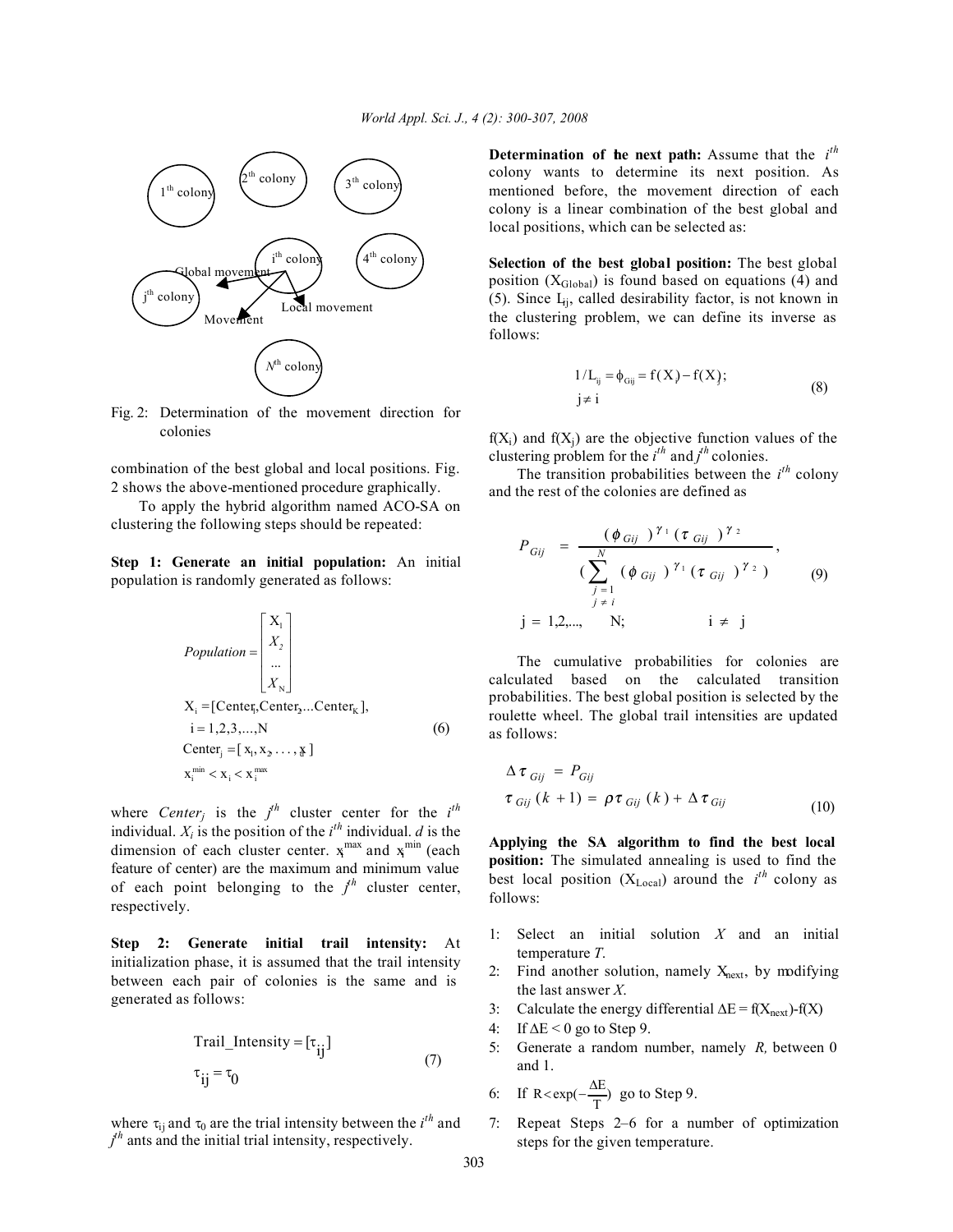- 8: If no new solution,  $X<sub>next</sub>$  is accepted and go to Step 10.
- 9: Decrease the temperature *T*, replace *X* with  $X_{next}$ and go to Step 2.
- 10: Reheat the environment with setting T to a higher value.
- 11: Repeat Steps 1 through 10 until no further improvement obtained.

**Determination of the next position:** After selecting the best local and global positions, the next position is determined as follows:

$$
X_{i}(k+1) = X_{i}(k) + rand() * (X_{Local} - X_{i}(k))
$$
  
+
$$
rand() * (X_{Global} - X_{i}(k))
$$
 (11)

It must be noted that in the new position the constraint must be completely satisfied.

**Step 4: Check of convergence:** After that all colonies have found their next positions, the convergence condition is checked as below:

$$
\left| \sum_{i=1}^{N} \left| X_i^{k+1} - X_i^k \right|^2 < \varepsilon \right| \tag{12}
$$

where  $k+1$  is the current iteration.

If the convergence condition is satisfied, the task is complete and if not, the process must be repeated from step 3. Figure 3 shows the complete flowchart of the process.

## **EXPERIMENTAL RESULTS**

Experimental results comparing the ACO-SA clustering algorithm with several typical stochastic algorithms including the ACO, SA and K-means algorithms are provided for six real-life data sets (*Iris*, *Wine*, *Vowel*, *Contraceptive Method Choice(CMC)*, *Wisconsin breast cancer and Ripley's glass*), which are described as follows:

*Iris data* ( $N=150$ ,  $d=4$ ,  $K=3$ ): This is the iris data set. These data set with 150 random samples of flowers from the iris species setosa, versicolor and virginica collected by Anderson (1935). From each species there are 50 observations for sepal length, sepal width, petal length and petal width in cm. This data set was used by Fisher (1936) in his initiation of the linear-discriminantfunction technique. *Wine data* (N=178, d=13, K=3): This is the wine data set, which also taken from MCI laboratory. These data are the results of a chemical analysis of wines grown in the same region in Italy but derived from three different cultivars. The analysis



Fig. 3: The flowchart of the ACO-SA algorithm

determined the quantities of 13 constituents found in each of the three types of wines. There are 178 instances with 13 numeric attributes in wine data set. All attributes are continuous. There is no missing attribute value. *Contraceptive Method Choice* (N = 1473,  $d = 10$ ,  $K = 3$ ): This data set is a subset of the 1987 National Indonesia Contraceptive Prevalence Survey. The samples are married women who were either not pregnant or do not know if they were at the time of interview. The problem is to predict the current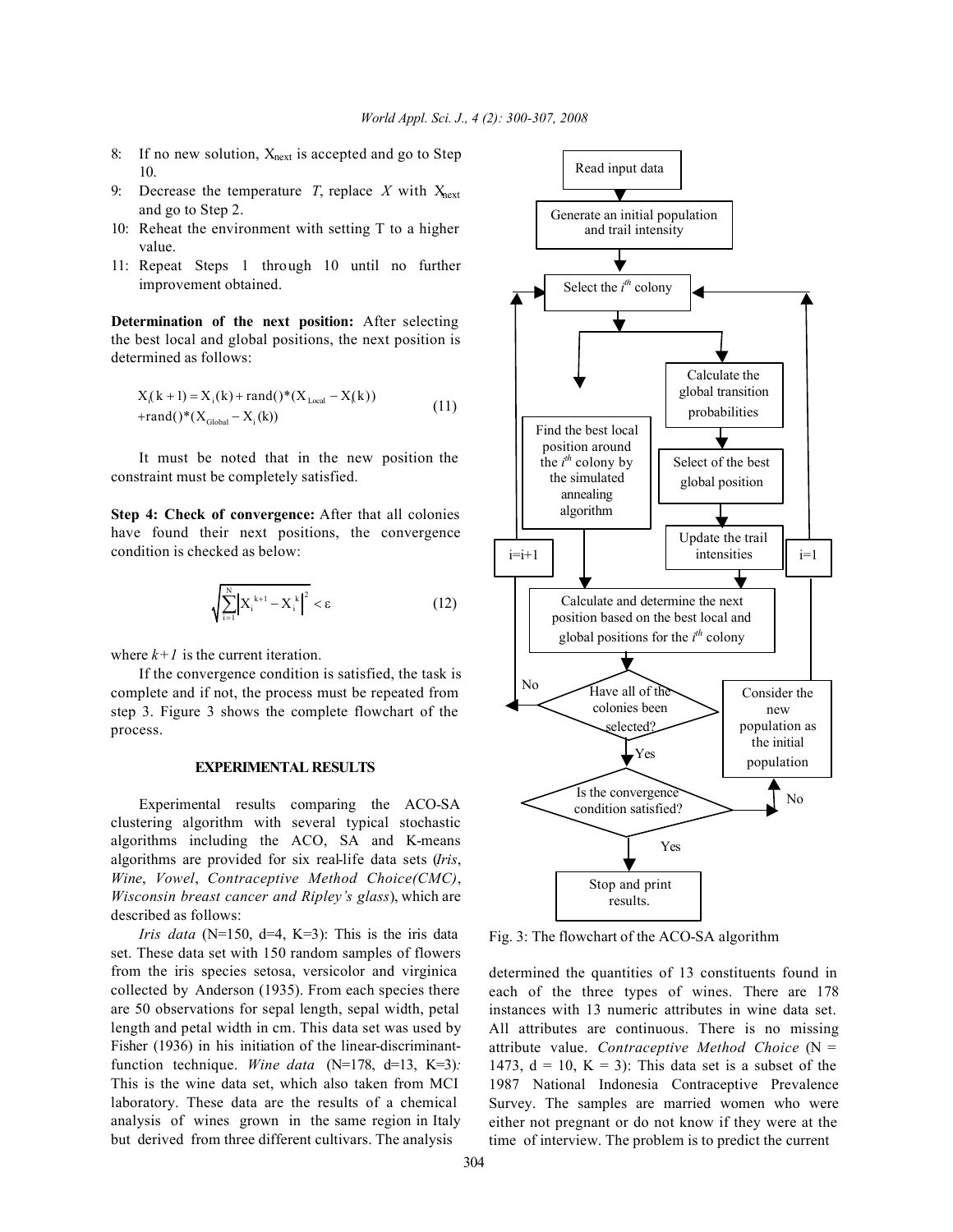#### *World Appl. Sci. J., 4 (2): 300-307, 2008*

|                         | ACO-SA    | ACO       | SA        | K-means |
|-------------------------|-----------|-----------|-----------|---------|
| Best solution           | 96.66020  | 96.753    | 97.4573   | 97.333  |
| Average value           | 96.73192  | 97.453    | 99.9570   | 106.050 |
| Worst solution          | 96.86381  | 98.023    | 102.0100  | 120.450 |
| Standard deviation      | 0.12196   | 0.567     | 2.0180    | 14.6311 |
| $#$ function evaluation | 3629.0000 | 4,931.000 | 5314.0000 | 120.000 |

Table 1: Result obtained by the four algorithms for 100 different runs on Iris data

Table 2: Results obtained by the five algorithms for 100 different runs on Wine data

|                         | ACO-SA     | ACO       | SА         | K-means   |
|-------------------------|------------|-----------|------------|-----------|
| <b>Best solution</b>    | 16,298.630 | 16,346.78 | 16,473.48  | 16,555.68 |
| Average value           | 16,310.280 | 16,417.13 | 17,521.09  | 18,061.00 |
| Worst solution          | 16,322.440 | 16,502.94 | 18,083.25  | 18,563.12 |
| Standard deviation      | 10.62197   | 80.3731   | 753.084    | 793.213   |
| $#$ function evaluation | 11.628.000 | 15,473.00 | 17,264.000 | 390.000   |

Table 3: Results obtained by the five algorithms for 100 different runs on CMC data

|                         | ACO-SA    | ACO       | SА        | K-means  |  |
|-------------------------|-----------|-----------|-----------|----------|--|
| Best solution           | 5,696.61  | 5,701.92  | 5,849.04  | 5,842.20 |  |
| Average value           | 5,698.26  | 5,819.13  | 5,893.48  | 5,893.60 |  |
| Worst solution          | 5,700.27  | 5,912.43  | 5,966.95  | 5,934.43 |  |
| Standard deviation      | 1.98238   | 45.6347   | 501.8672  | 473.16   |  |
| $#$ function evaluation | 11,628.00 | 20,436.00 | 26,829.00 | 270.00   |  |
|                         |           |           |           |          |  |

contraceptive method choice (no use, long-term methods, or short-term methods) of a woman based on her demographic and socio-economic characteristics.

*Vowel data set*  $(N = 871, d = 3, K = 6)$ . This data set consists of 871 patterns. There are six overlapping vowel classes and three input features. *Wisconsin breast cancer* ( $N=683$ ,  $d=9$ ,  $K=2$ ), which consists of 683 objects characterized by nine features: clump thickness, cell size uniformity, cell shape uniformity, marginal adhesion, single epithelial cell size, bare nuclei, bland chromatin, normal nucleoli and mitoses. There are two categories in the data: malignant (444 objects) and benign (239 objects). *Ripley's glass* (*N=214, d=9,*  $K=6$ ), for which data were sampled from six different types of glass: building windows float processed (70 objects), building windows non-float processed (76 objects), vehicle windows float processed (17 objects), containers (13 objects), tableware (9 objects) and headlamps (29 objects), each with nine features, which are refractive index, sodium, magnesium, aluminum, silicon, potassium, calcium, barium and iron.

The algorithms are implemented by using Matlab 7.1 on a Pentium IV, 2.8 GHz, 512 GB RAM computer. Table 1-6 present a comparison among the results of ACO-SA, ACO, SA and K-means for 100 random runs on the mentioned data sets.

The simulation results given in Table 1-6 show that ACO-SA is very precise as provides the optimum value and small standard deviation in comparison with other methods. The results obtained on the iris data set indicate that ACO-SA converges to the global optimum of 96.6602 in most of the times while the best solutions of ACO, SA and K-means are 96.7531, 97.4573 and 97.333, respectively. The standard deviation of the fitness function for this algorithm is 0.12196. For wine data set (Table 2) the optimum value is 16,298.628, which is obtained in 90% the runs of ACO-SA algorithm. Noticeably, other algorithms fail to attain this value even once within 100 runs. Table 3 provides the results of the algorithms on the CMC data set. Results of the ACO-SA algorithm are far superior to those of others. For the vowel data set, the best global solution, the worst global solution, the average and the standard deviation of the ACO-SA are 148,978.6294, 149,183.1834, 149,057.8251and 75.539868, respectively. For Wisconsin breast cancer data set (Table 5) the ACO-SA provide the optimum value of  $2,965.97$  while the ACO, SA and kmeans algorithms attain 2,970.49, 2,992.53 and 2,987.19, respectively. The ACO-SA was able to find the optimum in most of the times. Finally, Table 6 shows the best, average, worst and standard deviation values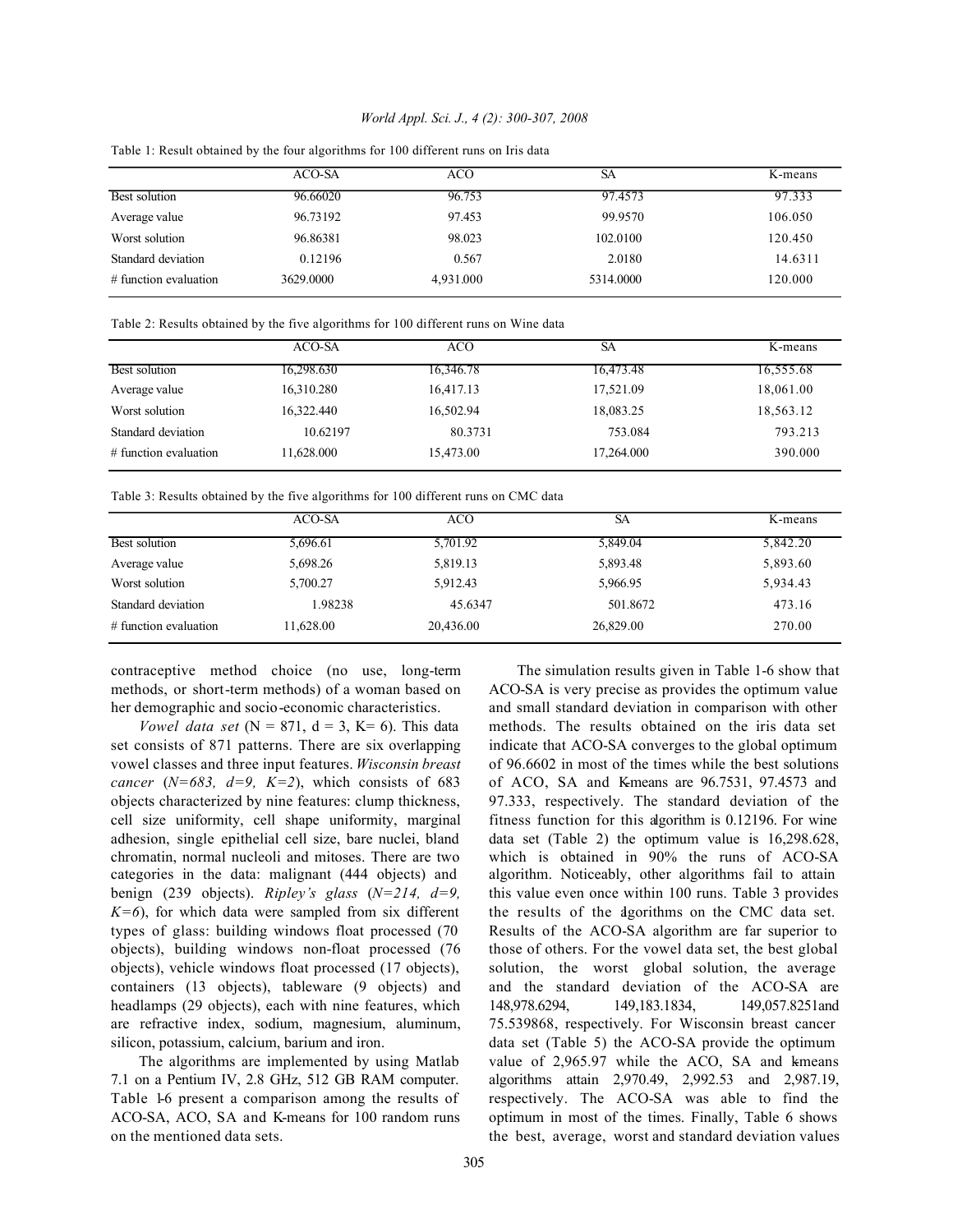#### *World Appl. Sci. J., 4 (2): 300-307, 2008*

| ACO-SA<br>ACO<br>SА<br>K-means<br>149,422.26<br>Best solut ion<br>149,201.63<br>149,468.27<br>148,978.63<br>159,242.89<br>161,431.04<br>149,057.83<br>162, 108.54<br>Average value |                |
|------------------------------------------------------------------------------------------------------------------------------------------------------------------------------------|----------------|
|                                                                                                                                                                                    |                |
|                                                                                                                                                                                    |                |
|                                                                                                                                                                                    |                |
| 165,996.43<br>161,236.81<br>149, 183. 18<br>165,804.67                                                                                                                             | Worst solution |
| 916.00<br>Standard deviation<br>75.539868<br>2846.23516<br>2746.0416                                                                                                               |                |
| 8,436.00<br>9,528.00<br>180.00<br>6.829.00<br>$#$ function evaluation                                                                                                              |                |

Table 4: Results obtained by the five algorithms for 100different runs on Vowel data

Table 5: Results obtained by the five algorithms for 100different runs on Wisconsin breast cancer

|                         | ACO-SA      | ACO        | SА          | K-means  |
|-------------------------|-------------|------------|-------------|----------|
| Best solution           | 2,965.97    | 2,970.49   | 2,992.53    | 2,987.19 |
| Average value           | 2,967.04    | 3,046.06   | 3,086.06    | 2,987.78 |
| Worst solution          | 2.969.01    | 3,242.01   | 3,451.38    | 2,988.24 |
| Standard deviation      | 1.716804    | 90.50028   | 111.0102    | 0.38     |
| $#$ function evaluation | 10,098.0000 | 15,983.000 | 17,853.0000 | 180.00   |

Table 6: Results obtained by the five algorithms for 100different runs on Ripley's glass

|                         | ACO-SA    | ACO          | SА           | K-means |
|-------------------------|-----------|--------------|--------------|---------|
| Best solution           | 199.89    | 269.72       | 273.27       | 215.74  |
| Average value           | 202.56    | 273.46       | 276.21       | 12.47   |
| Worst solution          | 205.29    | 280.08       | 285.93       | 255.38  |
| Standard deviation      | 2.013824  | 3.584829     | 4.976188     | 235.50  |
| $#$ function evaluation | 55,694.00 | 196,581.0000 | 199,468.0000 | 630.00  |

attained by algorithms for Ripley's glass data set. The ACO-SA clustering algorithm is able to provide the same partition of the data points in all runs. As earlier, the results of the other algorithms are inferior to that of ACO-SA. K-means in terms of the number of function evaluations needs the least number of function evaluations, but the results are less than satisfactory. For the iris data set, the number of function evaluations of ACO-SA, ACO, SA and K-means are 3,629, 4,931, 5314 and 120, respectively. The number of function evaluations of ACO-SA for Wine, CMC, Vowel, Wisconsin breast cancer and Ripley's glass are 11,628, 11,628, 6,829, 10,098 and 55,694, respectively. These results indicate that the number of function evaluations of ACO-SA is less than those of other evolutionary algorithms. The simulation results in the tables demonstrate that the proposed hybrid evolutionary algorithm converges to a global optimum with a smaller standard deviation and fewer function evaluations and leads naturally to the conclusion that the ACO-SA algorithm is a viable and robust technique for data clustering.

## **CONCLUSION**

A hybrid evolutionary optimization algorithm to solve clustering problems has been developed in this paper. The algorithm is based on combination of the ant colony optimization and the simulated annealing. In the proposed algorithm, we have used the simulated annealing algorithm as a local searcher for each colony. To evaluate the performance of the hybrid algorithm, it is comp ared with other stochastic algorithms viz. the original ACO, SA and k-means algorithms on several well known real life data sets. The experimental results indicate that the proposed optimization algorithm is at least comparable to the other algorithms in terms of function evaluations and standard deviations. Regardless of robustness and efficiency of ACO-SA algorithm, it is applicable when the number of clusters is known a priori. The result illustrate that the proposed ACO-SA optimization algorithm can be considered as a viable and an efficient heuristic.

#### **REFERENCES**

- 1. Lu, J.F., J.B. Tang, Z.M. Tang and J.Y. Yang, 2008, Hierarchical initialization approach for kmeans clustering, Pattern Recognition Letters, 29 (6): 787-795.
- 2. Zhou Hong and Y. Liu, 2008. Accurate integration of multi-view range images using k-means clustering, Pattern Recognition, 41 (1): 152-175.